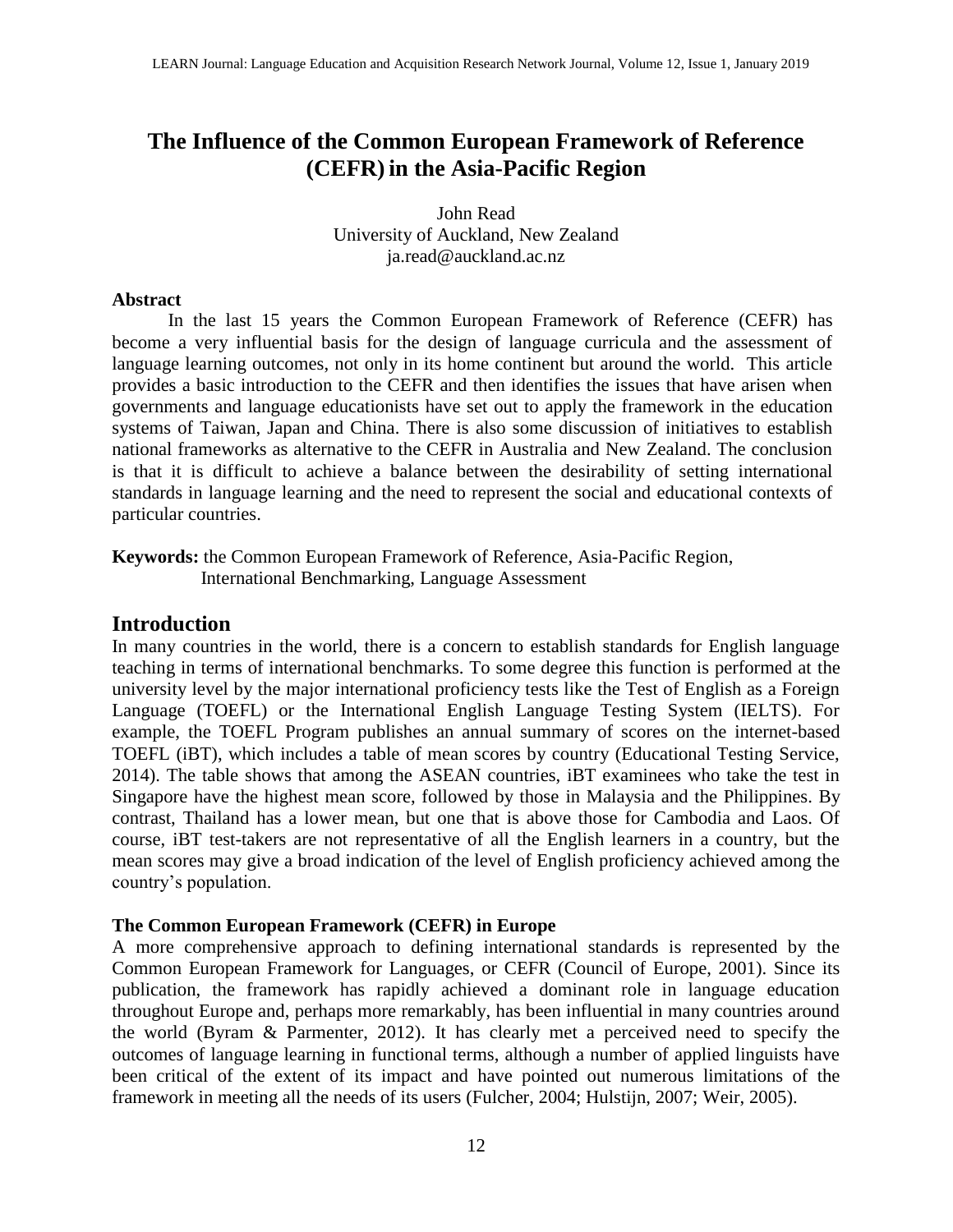The CEFR is widely seen as primarily a framework for defining levels of proficiency for assessment purposes. The basic six-level scale from A1 to C2 appears to express a natural progression in language learning from beginner to intermediate level and on to advanced proficiency. In addition, the CEFR document includes multiple scales which describe language ability by means of statements of what learners can do at various levels in functional terms rather than their knowledge of grammar or vocabulary. The focus on practical skills is very much in keeping with the modern emphasis on the development of communicative ability as the primary goal of language teaching.

However, it is important to make the point that the CEFR is about a lot more than just assessment. The sub-title of the 2001 volume is "Learning, teaching, assessment", and the document is concerned with the processes and goals of language learning and teaching as much as with the assessment of learning outcomes. As stated on the website, the CEFR "was designed to provide a transparent, coherent and comprehensive basis for the elaboration of language syllabuses and curriculum guidelines, the design of teaching and learning materials, and the assessment of foreign language proficiency" (Council of Europe, 2014). Thus, for example, it has become a routine practice to label English teaching materials as targeting a particular CEFR level.

It is useful to trace the history of the CEFR back to the Modern Languages Project of the Council of Europe in the 1970s, when the primary interest was in adult language learning to promote what is now called "plurilingualism" (Council of Europe, 2001, pp. 4-5). This means that European citizens should not just study languages formally in school but should be encouraged to develop competence in a variety of languages to meet their communicative needs throughout adult life. To facilitate this objective, the project team worked on a number of concepts and tools which have now become very familiar, particularly in the context of Languages for Specific Purposes: needs analysis, the notional-functional syllabus, learner autonomy, goal setting, criterion-referenced assessment, self-assessment, and the language portfolio. From the 1980s onwards, the CEFR has also been applied to language learning in schools, but until now the various descriptive scales in the framework have not been revised to reflect this expanded application. Obviously, younger language learners differ from adults in a number of ways. One significant difference is that many young Europeans are in school bilingual programmes (particularly those known as Content and Language Integrated Learning, or CLIL) (Coyle, 2008), in which they are not only acquiring second language skills but also studying school subjects through the medium of L2. The CEFR lacks scales and descriptors for this type of academic learning.

Two recent academic conferences in Europe have been devoted to a systematic review of the current status of the CEFR within its home continent: "Language testing: Time for a new framework?" at the University of Antwerp in Belgium in May 2013 [\(www.ua.ac.be/main.aspx?c=.LT-CEFR2013\)](http://www.ua.ac.be/main.aspx?c=.LT-CEFR2013); and "The CEFR and language testing and assessment – Where are we now?"  $(11<sup>th</sup> EALTA$  Conference) at the University of Warwick, UK, in May 2014 [\(www2.warwick.ac.uk/fac/soc/al/research/conferences/ealta2014/\)](http://www2.warwick.ac.uk/fac/soc/al/research/conferences/ealta2014/). At the EALTA Conference, it was reported that there are projects underway to extend the CEFR descriptors in various ways, by specifying more fully the A and C levels, and balancing the current overrepresentation of speaking descriptors with more in the other three skill areas. Contemporary language uses that need to be better represented include: reading for pleasure, using modern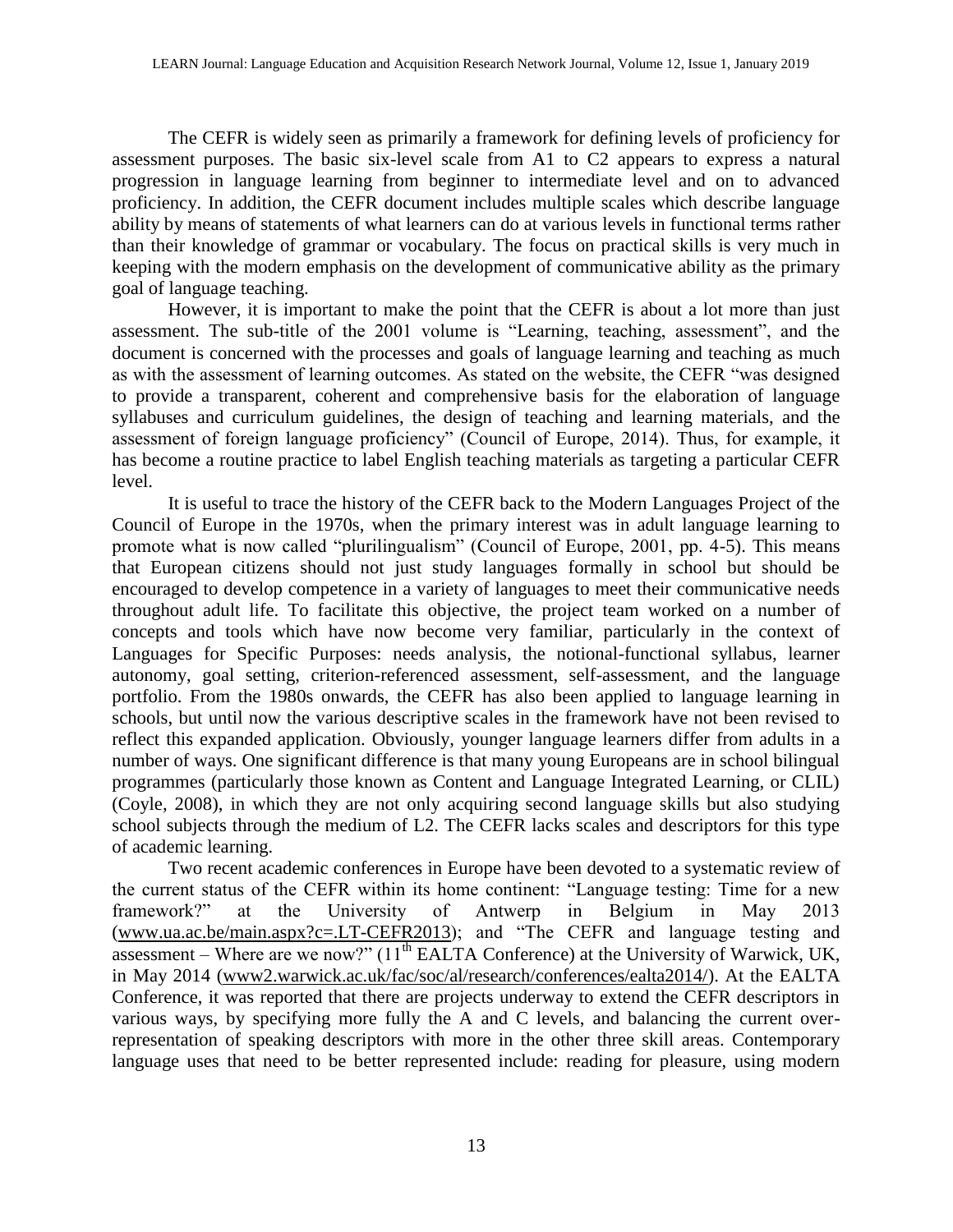telecom systems, and written online interaction (discussion forums). The Council of Europe plans to publish an Extended Set of Illustrative Descriptors in 2015 to supplement the 2001 book.

Interest in the framework has spread well beyond those who are directly involved in language education. As McNamara (2014) has pointed out, the CEFR appeals to policymakers who need to respond to calls for accountability in education. Thus, the framework has come to function as a management tool for government officials to exercise control over language education by specifying learning outcomes in general terms, without reference to a particular test. It is also attractive as a means of defining minimum levels of language proficiency in contexts such as higher education, employment and immigration. "The functionality of a universal letter/number system to code the six levels is a key feature of the CEFR, which makes it attractive to administrators and policymakers" (2014, p. 227). For example, UK Visas and Immigration (formerly the United Kingdom Border Agency) specifies the minimum language requirements for the issue of various types of visa for entry to Britain in terms of levels on the CEFR, which can be assessed through various approved English tests.

#### **The CEFR in East Asia**

As previously stated, the influence of the CEFR has spread well beyond Europe and it is interesting to compare how three different societies in East Asia have responded to it. In Taiwan, the Government wanted to have a basis for evaluating the level of English ability of students, English teachers and civil servants according to a common standard. As Wu (2012) explains, although there was already a national test, the General English Proficiency Test (GEPT), Taiwan is a competitive, free-market society and there was pressure to recognize other, international English tests as well for this purpose, in order to give test-takers a choice as to which test they could take. Therefore, the Ministry of Education decided in 2005 to adopt the CEFR "as a common yardstick of English language proficiency in the country" (Wu, 2012, p. 213). This meant that each of the recognized tests (including the GEPT) needed to be calibrated against the CEFR so that its scores could be interpreted in terms of the levels on the framework. Then minimum standards were defined. For example, students graduating from an English teacher education programme are expected to achieve at least the B2 level, whereas other university graduates have the B1 level as their target.

In compliance with this policy, the provider of the GEPT, the Language Training and Testing Center at National Taiwan University, undertook a project to map the five levels of their reading test on to the six levels of the Common European Framework. They were able to demonstrate a very acceptable level of alignment between the first four levels of the GEPT and the A2 to C1 levels of the CEFR. However, Wu (2012) points out that there were a number of problems with the process of calibrating tests to the framework. First, there is the general conceptual difficulty (which is very familiar to language testers) in comparing the results of tests which have been designed differently for a variety of purposes on a common "equivalency table". The second problem is that the Ministry of Education in Taiwan does not have the technical expertise to evaluate the validity of the claims made by test publishers that their tests have indeed been aligned with the CEFR. Thirdly, it was not clear how assessment of English proficiency according to the CEFR related to the grading criteria used by the universities to assess their students' achievement in English through their course work.

This last problem takes us back to the point that the CEFR is not simply an assessment framework. In order for it to function effectively in the Taiwanese context, those involved in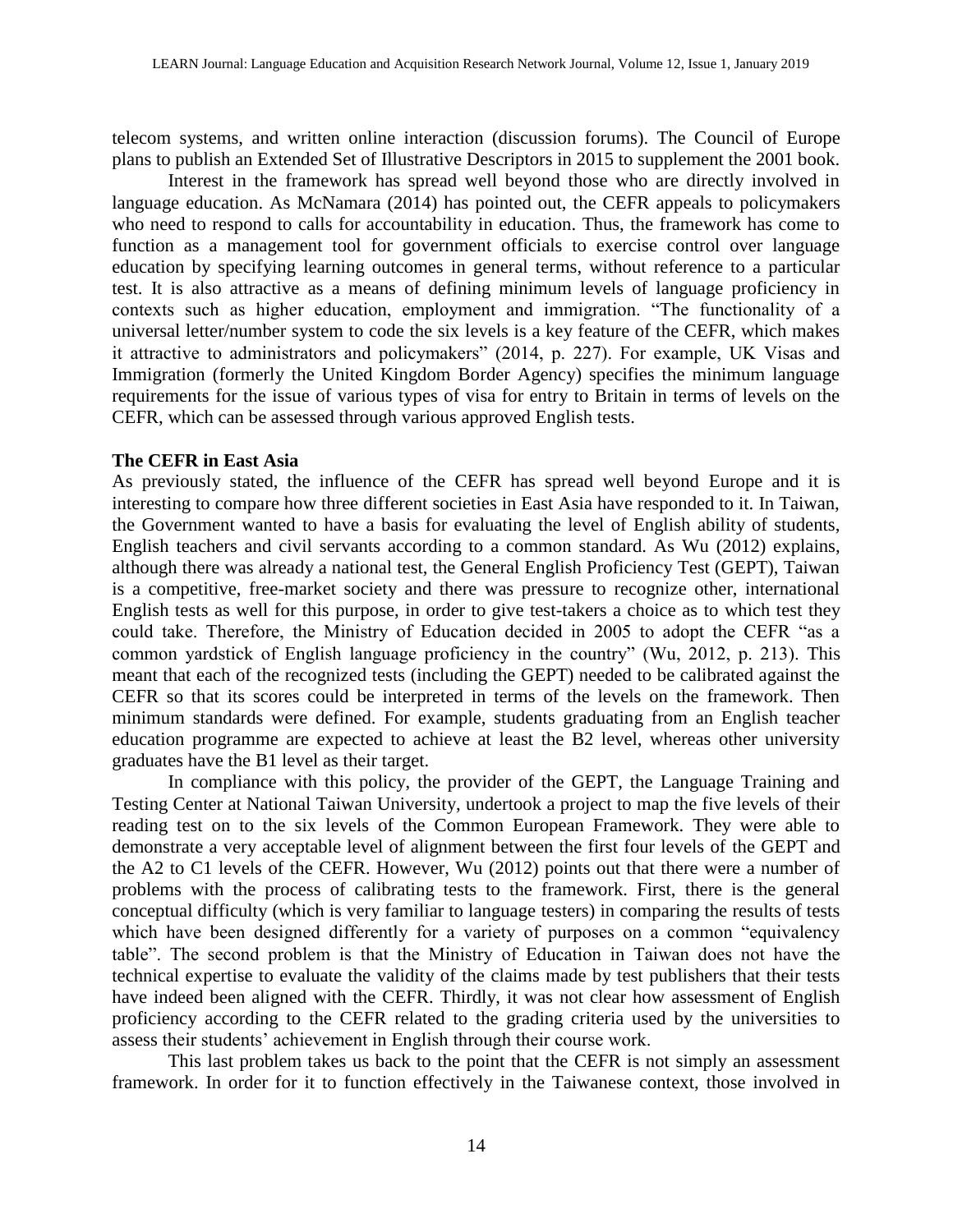English language education need to understand its underlying principles and apply (or adapt them) in their teaching in ways that are socially and culturally appropriate. Cheung (2012) notes in particular that, in a society where English is a foreign language, school students in Taiwan do not have the exposure to the language or the opportunities to use it communicatively that would allow them to demonstrate the kinds of skills that are described on the CEFR scales. According to Cheung, it would be a massive task to adapt the framework, especially for learners in elementary school.

In Japan a team of language researchers at the Tokyo University of Foreign Studies undertook just such a project to adapt the CEFR to the Japanese context. The main project ran from 2008 to 2011 and resulted in a version of the framework which they have labelled the "CEFR-J" (Negishi & Tono, 2014). There were two main ways in which the CEFR was adapted. First, the researchers took account of the fact that more than 80 per cent of Japanese learners and users of English (the dominant foreign language in Japan) are located at Levels A1 and A2 of the framework. Thus, they added a Pre-A1 level and divided the A1 level into three sub-levels (A1.1, A1.2 and A1.3), in order to differentiate among Japanese learners with a very basic amount of English ability. Similarly, Levels A2 to B2 were divided into two sub-levels. The other adaptation was a thorough review of the level descriptors in the CEFR so that they would better reflect the degree of difficulty that Japanese learners experienced in performing various communicative tasks in English and the opportunities to use English in the Japanese context. Both teachers and learners were used as informants in this process.

Thus, the CEFR-J has been very much modeled on the principles and procedures followed in Europe in the development of the original framework, but with the necessary modifications to make it suitable for use with Japanese learners. In addition to the new can-do statements, the project team have been developing companion resources for the CEFR-J, including a handbook for teachers and a wordlist which specifies the target vocabulary for learners at the various levels of the framework. They are also analysing corpora of textbooks and of Japanese learner language to identify grammatical and lexical features which are associated with levels of the CEFR-J. Another objective of the project has been to track the impact of the CEFR-J through innovative use of "big data analysis" to identify positive and negative references to the framework in the media and on the web in Japan.

A new initiative in China has taken a different approach from the Japanese one. Rather than adapting the CEFR, the project team has proposed the development of a Common Chinese Framework of Reference for Languages (CCFR), with a particular focus on the teaching of English (Jin et al., 2014). According to the authors, there are seven English language curricula for different levels of the education system, which have each been established without much reference to the others and with their own separate tests as measures of student achievement. Thus, a major concern of the project is "to improve the coherence and efficiency of foreign language education (especially English)" in China (Jin et al, 2014, p. 10). The authors argue that laying the groundwork for a CCFR would provide the opportunity to examine some fundamental questions about language education in the country. These include: what the motivations are for Chinese learners to study foreign languages; at which age they should begin foreign language study; what learning resources are available to them; what their cognitive processes are in language learning; which languages (and which variety/-ies of English) should be taught; and what proficiency levels they should aim to achieve (Jin et al., 2014, p. 23).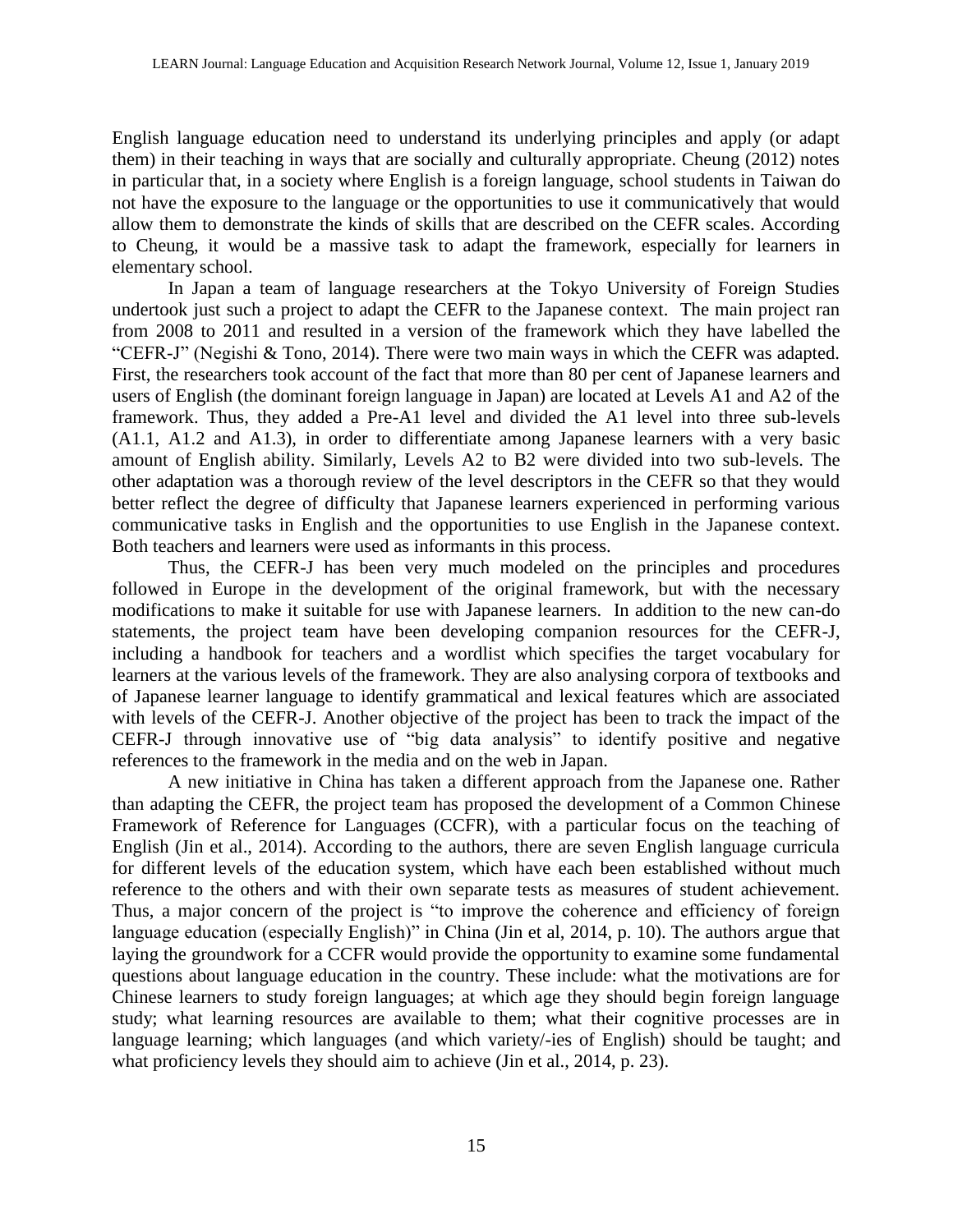However, the project team also recognized that there were major challenges to overcome. At the macro-political level, they describe the Chinese education system as highly segmented, with different government departments having responsibility for education at the various levels. Currently there is a lack of transparency and coordination in the way that the various language curricula are designed, and this would create barriers to the acceptance and implementation of a common framework. At the micro-level, many stakeholders have vested interests in the current system and would resist the imposition of a new one. These include examination boards, publishers of teaching materials and textbook writers, as well as teachers and learners, who would need to adjust to the newly formulated learning objectives.

The initial work on the project was conducted under the auspices of the Foreign Language Teaching and Research Press (FLTRP), the largest publisher of foreign language materials in China. It has now been taken over by the National Education Examinations Authority (NEEA), the agency directly under the Ministry of Education with overall responsibility for national examinations in China (Yan Jin, personal communication, August 22, 2014). This enhances the prospects that the project will move forward, but it remains to be seen how effectively the CCFR can be implemented throughout the education system, once it has been developed.

#### **National Frameworks for Australia and New Zealand?**

In the light of the CCFR initiative, it is worth reporting that in the last decade there have been less ambitious projects in both Australia and New Zealand to explore the possibility of having their own national frameworks for defining English language proficiency levels, particularly for international students at universities and other tertiary institutions. In New Zealand the project was initiated by Education New Zealand, the organization which promotes education opportunities internationally on behalf of both public and private providers (Read & Hirsh, 2005), whereas the Australian project was undertaken with funding from the federal Department of Education, Science and Training (Elder & O'Loughlin, 2007). The focus of the Australian project was on ELICOS Centres, which offer English Language Intensive Courses for Overseas Students, and which must meet high quality standards regulated by the government.

Both projects involved first a review of the literature on English proficiency frameworks and then a survey of academic managers and teachers in language schools across the country to obtain their views on the proposed framework. The results were quite similar in the two cases. Among the arguments in favour of a national framework were: the perceived need for more consistency in reporting students' proficiency levels; the desirability of making assessments and certificates more portable when students transferred from one education provider to another; the potential to improve the assessment skills of teachers; and the value of the framework as a marketing tool for recruiting students from abroad. Most of the survey respondents accepted these points.

Nevertheless, the arguments against a national framework were stronger. First, a number of language schools had already invested a lot of resources in developing their own assessment procedures and they were reluctant either to share them with other providers or to replace them with a new national proficiency framework. Partly for this reason, there was really no powerful motivation for introducing such a framework, and no indication from either of the organizations which set up the two research projects that they would be willing or able to provide the substantial amount of funding required to develop a proficiency framework in a professional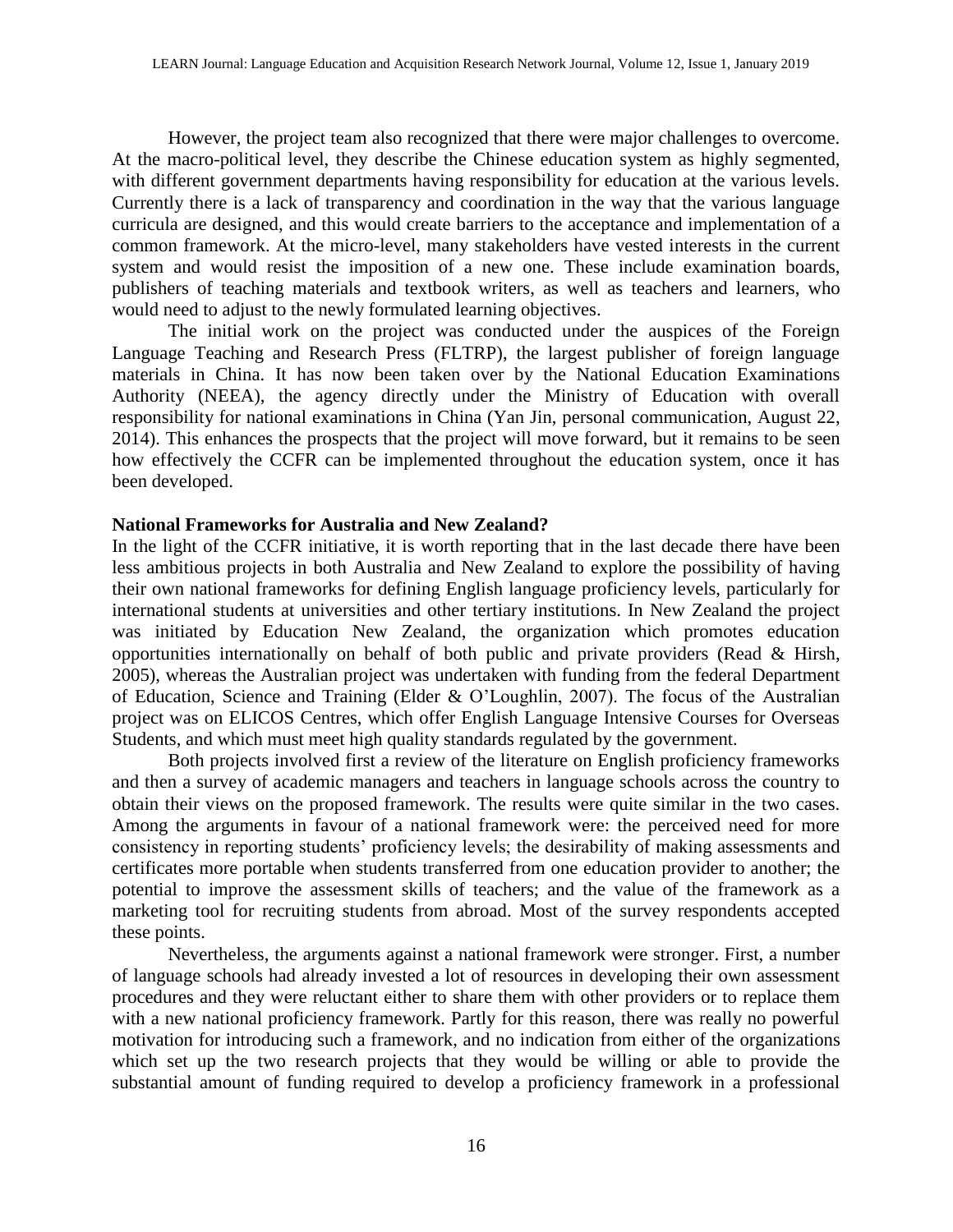manner. Perhaps the most telling argument was that the levels defined by a national framework would not be understood or accepted internationally, so they would need to be benchmarked against a framework like the CEFR anyway to achieve wider currency.

In practice, the IELTS test is well established in both of these countries as the preferred international test for assessing the proficiency of international students. The meaning of IELTS band scores is widely understood and they act as a means for ESOL professionals to identify students' English levels and to specify the minimum entry requirement for a particular language course. However, Elder and O'Loughlin (2007) found that, among the frameworks their Australian survey participants were familiar with, there was a preference for the CEFR as the most suitable one for their purposes. This led the authors to propose that individual ELICOS centres could make a voluntary decision to apply the CEFR to their own teaching program. They suggested that this could involve an initiative to enhance the assessment literacy of their teachers; the alignment of their own internal assessments to the CEFR; or as a starting point for new curricula and assessments.

# **Conclusion**

The CEFR has been so influential around the world, and is so attractive to policymakers and educational administrators, that it is difficult to ignore. This means that it is easy to assume that the framework can be applied universally to second language learning situations. However, it was developed in the particular context of adult language learning in Europe and still reflects that context in many respects. Many language educationists in East Asia have come to recognize that the CEFR must be adapted, if not completely re-thought, if it is to play a meaningful role in defining language learning objectives and curricula in their own education systems. The ideal of international benchmarking of learner achievements in acquiring second languages has to be balanced against the diversity of social and educational contexts in particular countries. In Australia and New Zealand, the relatively modest initiatives to develop a national framework were not successful, and it remains to be seen whether the more ambitious Common Chinese Framework of Reference will come to fruition in the longer term.

# **About the Author**

*John Read* is Professor of Applied Language Studies at the University of Auckland, New Zealand. Previously he taught at Victoria University of Wellington, the SEAMEO Regional Language Centre in Singapore, the University of Texas-El Paso, and Indiana University. His primary research interests are in second language vocabulary assessment and the testing of English for academic and professional purposes. He is the author of *Assessing Vocabulary*  (Cambridge, 2000) and *Assessing English Proficiency for University Study* (Palgrave Macmillan, 2015). He was President of the International Language Testing Association in 2011 and 2012 and has also been co-editor of *Language Testing* (2002-2006).